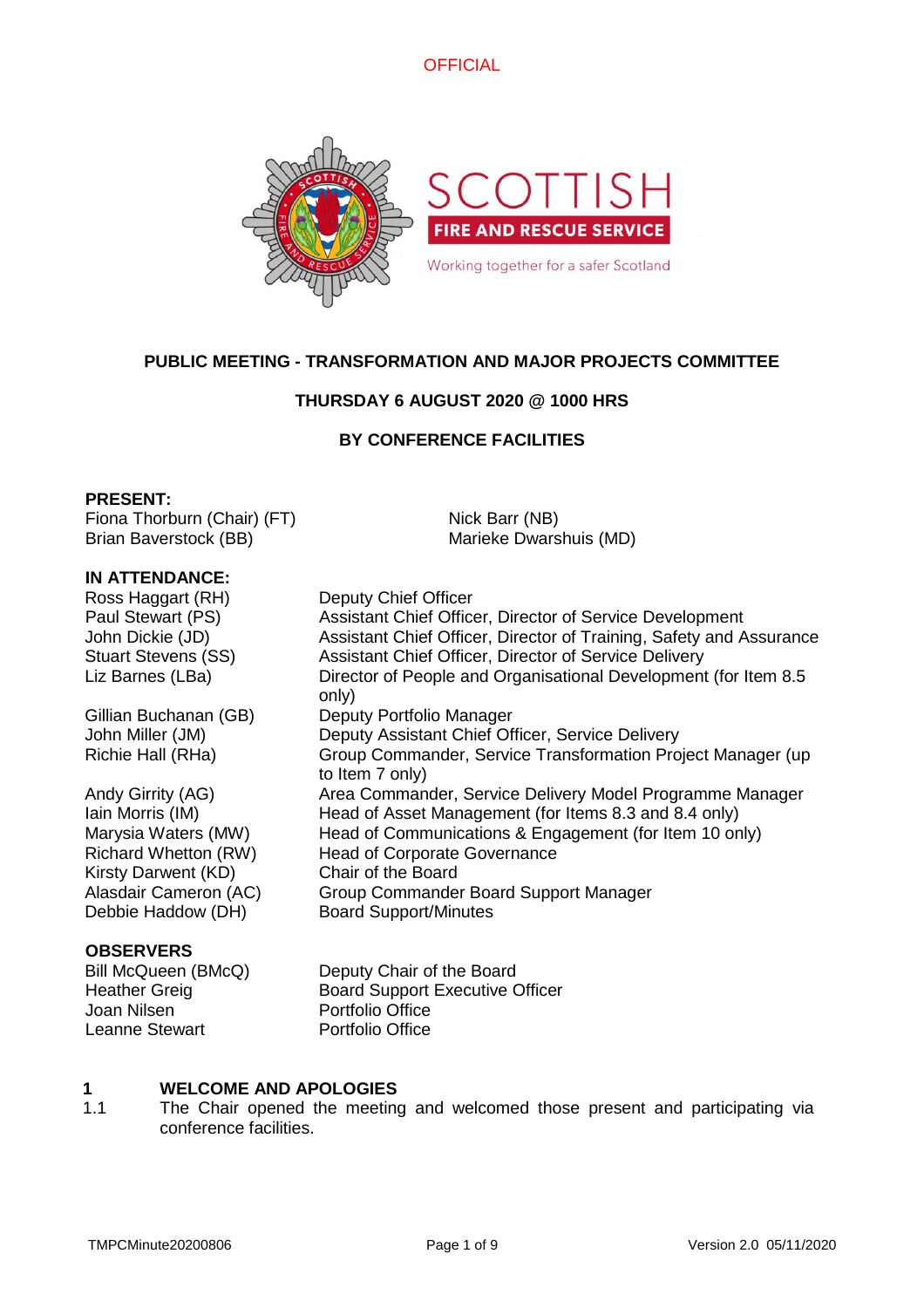1.2 Apologies were noted from: Mhairi Wyllie, Board Member Darren Riddell, Area Commander Portfolio Manager

#### **2 CONSIDERATION OF AND DECISION ON ANY ITEMS TO BE TAKEN IN PRIVATE**

- 2.1 The Committee agreed that the verbal report on *Strategic Review Update* would be taken in private due to matters considered to be confidential (Standing Order 9G).
- 2.2 No further private items were identified.

#### **3 DECLARATION OF INTERESTS**

3.1 None

#### **4 MINUTES OF PREVIOUS PUBLIC MEETING: 7 MAY 2020**

4.1 The minutes were agreed as an accurate record of the meeting.

#### 4.2 **Matters Arising**

- 4.2.1 GB confirmed that the reference to the People, Training, Financial and Asset Systems, in the previous minutes (para 5.1) concerned the combining of the 2 original projects and noted that the revised dossier would be discussed later in the meeting. RH would brief the Committee on the current position with Accenture work later in the private session.
- 4.2.2 JD provided a verbal update on the MP0001 Command & Control Futures projects, noting:
	- Seven week delay (versus four weeks originally anticipated) in software release from Systel, which did not include the expected number of high priority specifications as anticipated. The software was also found to be unstable and had not been deployed to UAT. It is anticipated that most of the bugs would be fixed once version 118 is released.
	- Operations Control Johnstone would be handed back to the SFRS today. Recant was scheduled for 22 September 2020.
	- Train the Trainer courses have been completed and the next phase of familiarisation training had commenced remotely.
	- In accordance with the COVID Risk Assessment, the core project team are continuing to work on a blended approach, from home or the WSDA HQ.
	- The impact on ICT support due to COVID-19 had been resolved.

### 4.2.3 **The minutes of the meeting held on 7 May 2020 were approved as a true record of the meeting.**

#### **5 ACTION LOG**

5.1 The TMPC Rolling Action Log was considered and actions were agreed and removed.

> **Item 8.3.4 Benefit Management Tracker (06/02/20)** – Due to ongoing discussions to review benefit management arrangements and the resourcing of same, it was agreed that this action would remain open and the completion date would be extended.

### **6 SENIOR MANAGEMENT BOARD ACTION LOG**

- 6.1 It was noted that the SMB Action Log was included for information purposes only.
- 6.2 In regard to Item 10.4, the Committee requested an update on the Futures Vision communication and engagement plan. RH confirmed that a paper produced by Mark McAteer on the proposed engagement approach, including workshops, etc, was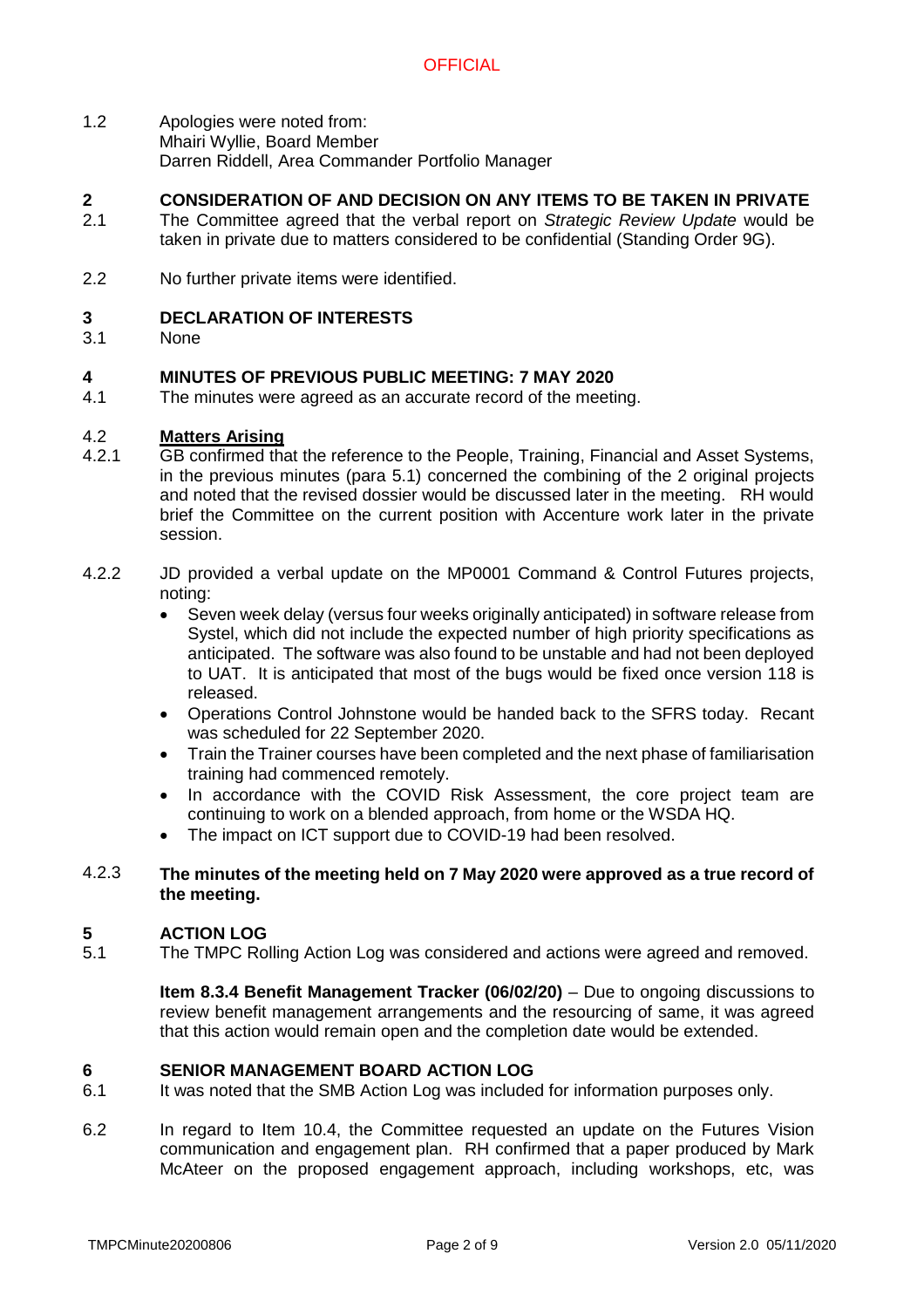recently presented to the Strategic Leadership Team. A report would be presented to the next formal Board meeting (August 2020). The Committee commented on the importance of focussing on outcomes not just process.

#### **7 SERVICE TRANSFORMATION PROJECTS**

#### 7.1 **Service Transformation Programme Dashboard**

7.1.1 GB presented the Service Transformation Programme Dashboard, noting exceptions were being reported on Safe and Well and Service Delivery Model Programme (SDMP). Due to COVID-19, a revised dossier and change request for the Safe and Well project will be presented at the next meeting.

*(P Stewart joined the meeting at 1030 hrs)*

#### 7.2 ST00009 OHCA/EMR

- 7.2.1 RH presented the change request and revised dossier to the Committee noting that the revisions were due to impact of COVID-19 and the outcome of the terms and conditions ballot. He noted that the revised milestones have all been met with the caveat that specific delivery information/implementation had still to be finalised. In regard to clinical governance, there had been specific governance agreed to support OHCA and also general clinical governance arrangements were being developed and lead by JD. This would be captured within a further updated dossier to support this joint work.
- 7.2.2 RHa reiterated that the milestones have been met as far as possible. However, until the location of co-responding stations were identified, the implementation plan, training strategy, draft call-handling agreement and communication strategy could not be finalised. Similarly, the Service Level Agreement could not be completed at this time.
- 7.2.3 RHa confirmed that the engagement with Scottish Ambulance Service was improving and returning to pre-COVID levels.
- 7.2.4 RHa outlined potential future partnership opportunities for future wider emergency medical response.
- 7.2.5 RH informed the Committee that since the outcome of the ballot, no discussions had taken place with the Fire Brigades Union on the potential delivery of capabilities within the broadened role proposals. Work has since commenced to review this. SS had been tasked to produce a joint paper for the Strategic Leadership Team (SLT) on OHCA (specific geographical areas) and options to operationalise Marauding Terrorist Attack (MTA) response. This paper would allow the SLT to discuss options to progress these matters within the Service.
- 7.2.6 The Committee asked whether the overall costs for the project were known. RH noted that an updated business case was being developed, however some costs were still unknown. These related to training, resourcing, etc and were dependent upon the footprint of the activities. Updates on the business case and estimated costs would be brought to the next meeting.

### **ACTION: RH/RHa**

#### 7.3 ST0004 Youth Volunteer Scheme

- 7.3.1 JM presented the change request and closing report to the Committee. Due to COVID-19 restrictions, only six schemes were implemented by April 2020 while the remaining four would be delivered through business as usual once restrictions allow.
- 7.3.2 The Committee supported and understood the reason for the closure of the project and noted the success of the project and the potential sustained success going forward.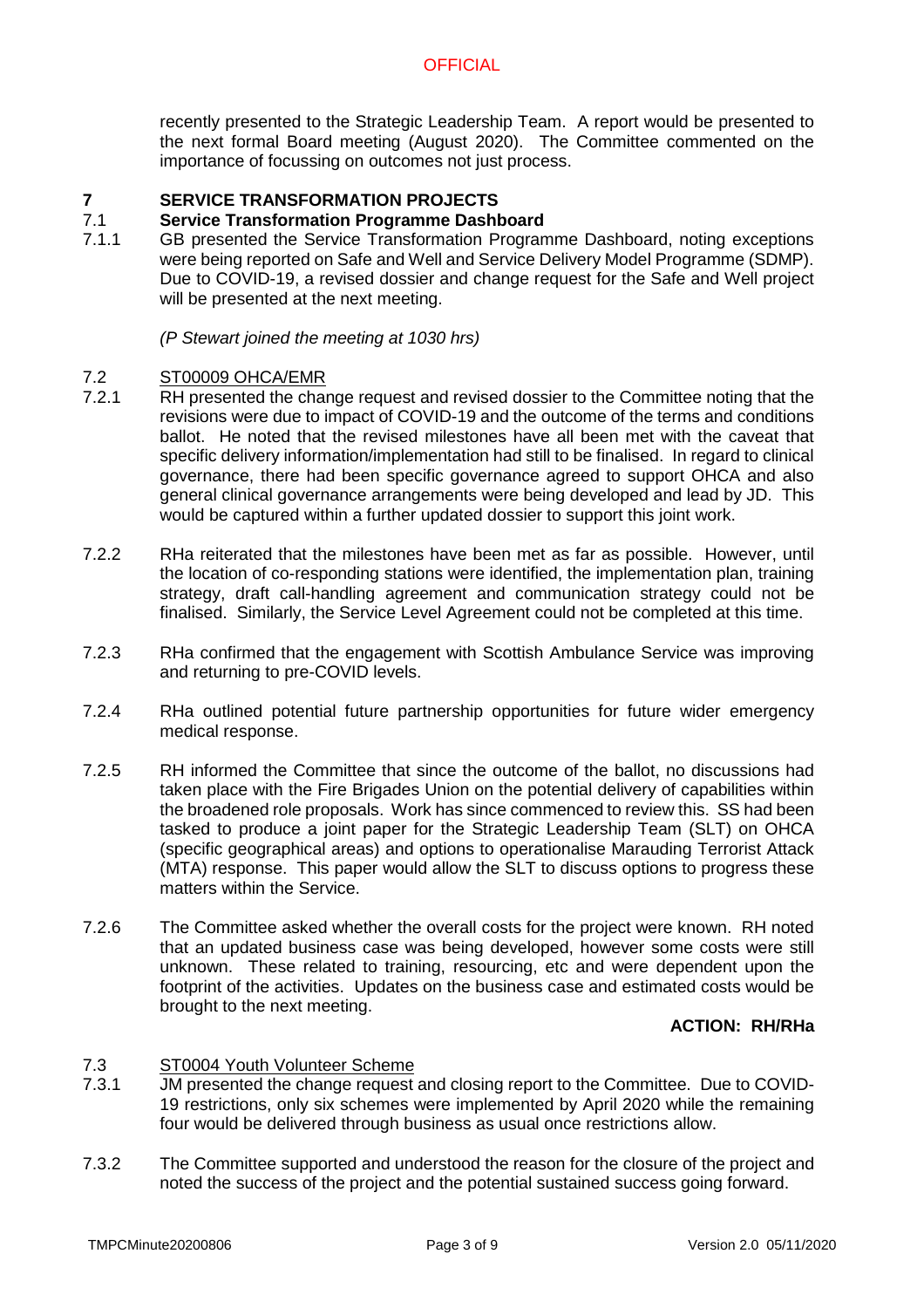7.3.3 In relation to the non-cashable benefits, the Committee commented on the opportunity to review the interim benefits specifically around the contribution towards positive destinations (GIRFEC). JM stated that the measuring of the benefits could be done through the annual review process including apprenticeships and full employment. Information to come back to the Committee to review the measures taken around the benefits and further expand on non-cashable benefits that currently were not able to be measured eg GIRFEC.

# **ACTION: JM**

7.3.4 Confirm that an update on the Youth Volunteer Scheme be included within the Annual Performance Review 2019-20.

# **ACTION: BST**

#### 7.4 RRU Project Review/Evaluation

- 7.4.1 The Committee thanked those involved in the production of the detailed evaluation report and welcomed the opportunity to focus on the lessons learnt.
- 7.4.2 RW presented the evaluation report to the Committee, noting the following key points:
	- General lessons learnt within the Portfolio Office since this project commenced have led to improved business case development, governance and benefit management.
	- Highlighted the overspend of RRU project and the subsequent management of the project.
	- Need for improvements at initial planning stages and appropriate governance.
	- Importance of identifying baseline and accurately articulating benefits.
	- Importance of collating project documentations for reference purposes.
	- Consideration to be given to process for the closure of projects.
	- Scope of projects need to be clear and definitive avoiding any ambiguity.
	- Improvement Plan with key recommendations from evaluation report would be produced and implemented by the Portfolio Office.

### **ACTION: PO**

- 7.4.3 The Committee commented and reflected on the level of rigor of the Board/Committee at the start of this project, the importance of clearer expectations/outcomes and the accurate articulation of benefits. The Committee commented on the lessons learnt and the improvements in discipline and rigor in these areas whilst acknowledging that further improvements could be made.
- 7.4.4 GB informed the Committee of the Lessons Learnt Log which captures any lesson learnt throughout the lifetime and at the conclusion of projects. This information is continually reviewed and shared with existing/new project managers to aid project planning/management.
- 7.4.5 The Committee noted the importance of clearly articulating benefits and measurement of same. It was suggested that the Board should review and collectively reflect on the lessons learnt from these projects (captured under Item 12.2).
- 7.4.6 RW confirmed that the potential for an external project evaluation had been previously discussed, however, this had been successfully undertaken in-house. RW stated that external validation of the evaluation could still be carried out eg through a gateway review.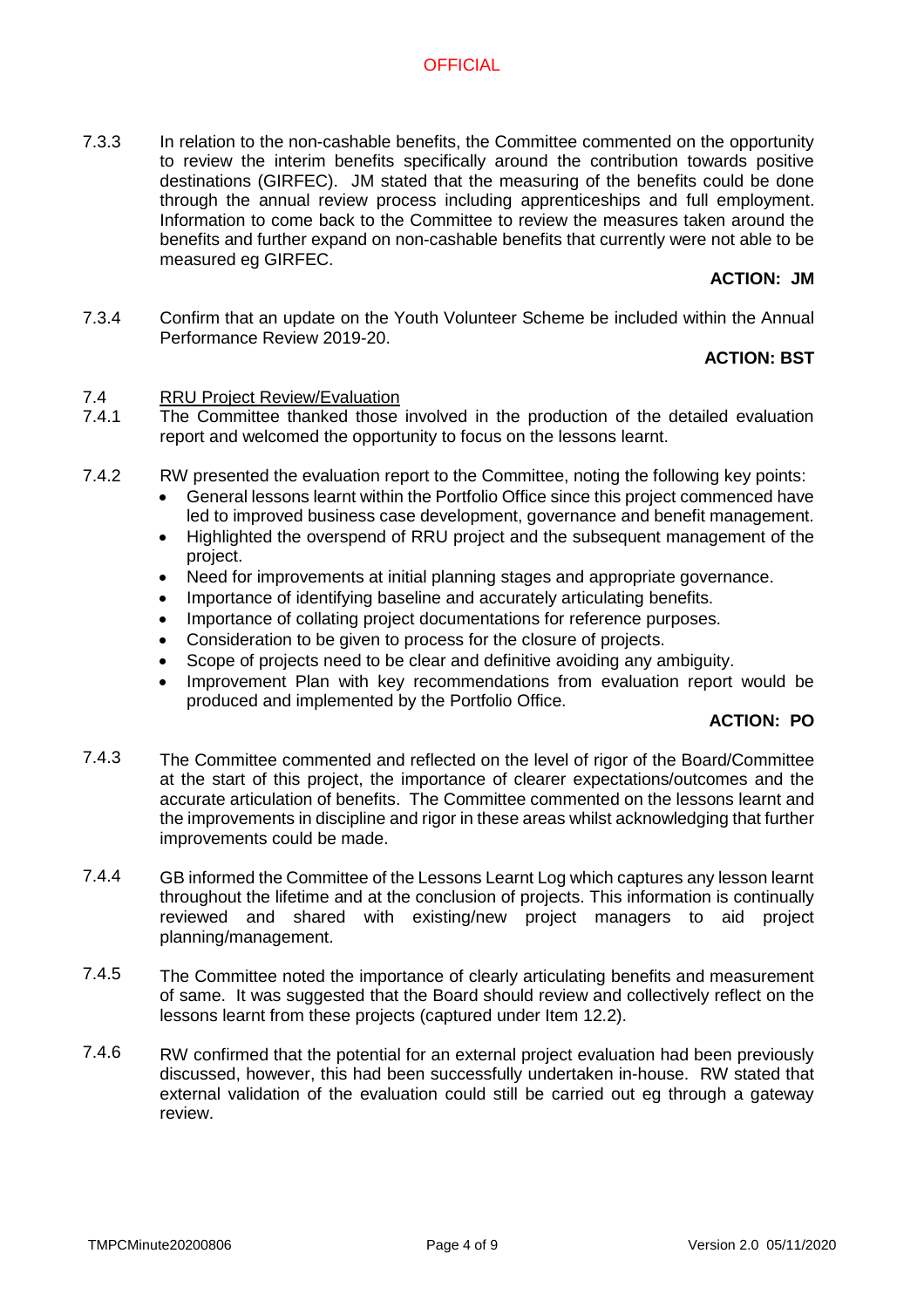- 7.4.7 RW indicated that an improvement to the planning process would be to implement test of change/pilot phases to benefit the overall process. This would help highlight potential changes to technical specifications.
- 7.4.8 The Committee commented on the resources and capacity within the Portfolio Office and that a realistic review of this was undertaken. RH recognised the current resourcing within the Portfolio Office, highlighted the ongoing Accenture work and gave assurances of the Strategic Leadership Team's focus to appropriately resource this area.
- 7.4.9 RH thanked the Committee for their supportive scrutiny of the project evaluation and reiterated the Service's commitment to continually learn and embed lessons learnt going forward.

#### 7.5 Rural Full Time Posts (RFTP) Project Review/Evaluation

7.5.1 RW presented the evaluation report to the Committee, noting the good practice of carrying out an interim 1<sup>st</sup> year review which was taken forward into the following year. The benefits have been partially met as the full outcomes/benefits are still to be realised within the local community.

> *(Due to JD's other commitments, it was agreed that Item 8.2 would be brought forward on the agenda)*

#### **8 MAJOR PROJECTS**

- 8.2 MP0001 Command & Control Futures
- 8.2.1 JD presented the report to the Committee providing an overview of the assessed impact of COVID-19 mitigation measures on project delivery and proposed amendments to the delivery timeline. The following key points were noted:
	- Key areas impacted were staffing/resources, access to internal and external stakeholders, construction and refurbishment work and resource/support from Operations Control.
	- Review of timeline undertaken and full summary of updated timeline to be submitted at the next TMPC meeting.
	- Indicative delivery dates.
	- Virtual meeting scheduled with Systel's CEO next week with further weekly meetings to be requested. JD to clearly outline SFRS's expectation during this initial meeting and would be requesting assurances on future releases to enable appropriate preparation and planning of training, etc.
	- Recent software releases contained fewer high priority components than anticipated and were found to be unstable.
	- Brief overview of the revised timeline and actions required, which has increased by approximately 3 months.
	- Associated risks include the inability of Systel to deliver and the continued use of legacy systems. Monthly reports are provided at the CCF Board on the current systems. The Contingency Group have been stood up to review all contingency measures should they be required.
	- Project Manager engaging with other fire and rescue services to help identify reasons for the issues being incurred.
	- No further milestone payments have been made to Systel.
- 8.2.2 JD noted that most ICT projects encountered issues and Systel were no exception. SFRS's Head of Finance and Procurement conducts a monthly check on Systel's financial viability and no issues have arisen.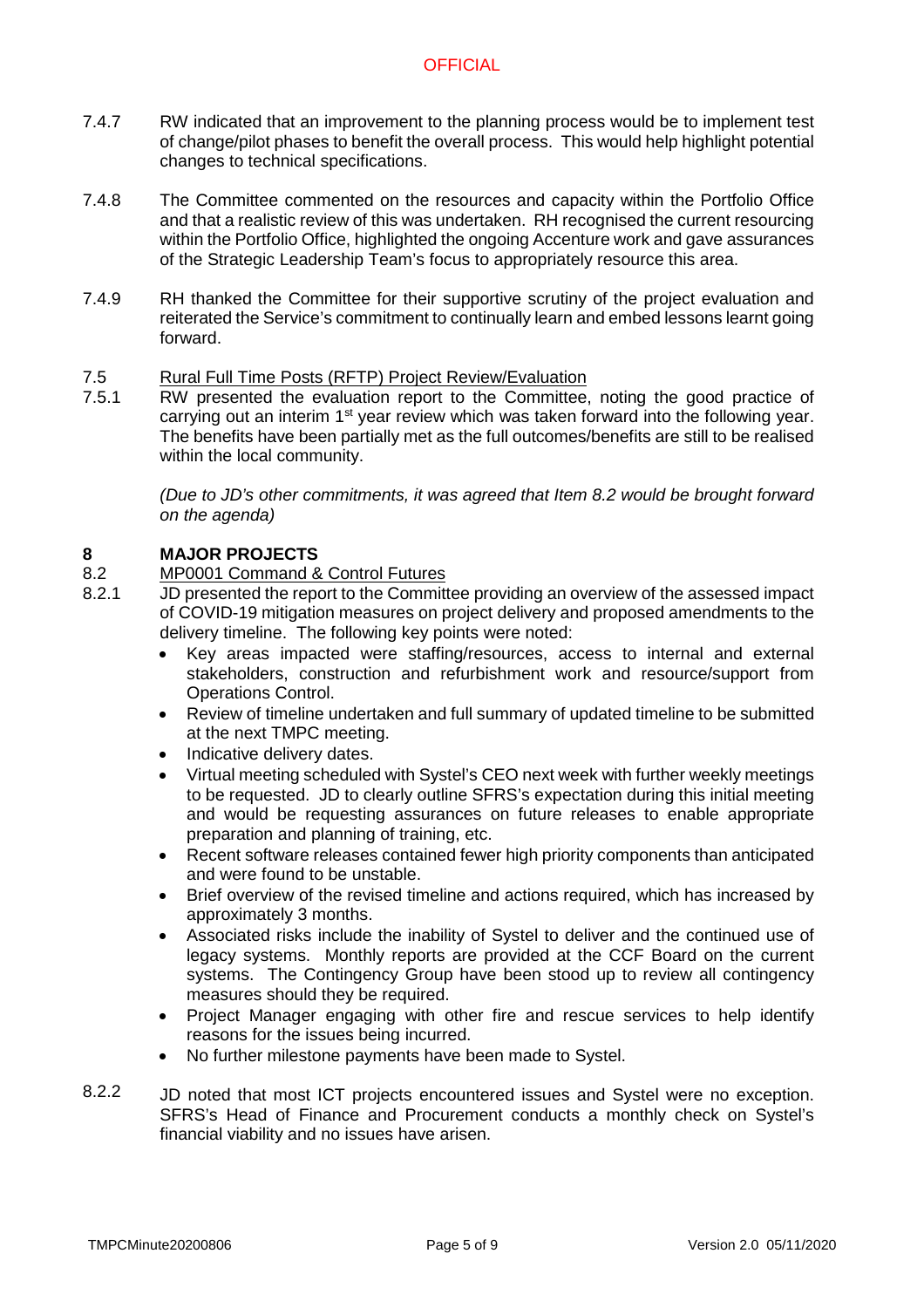- 8.2.3 The Committee briefly commented on the potential alternatives available to the Service in regard to the outcome of this project. JD assured the Committee of his determination to ensure that Systel are held to account and deliver the project.
- 8.2.4 It was proposed that an additional meeting/workshop be scheduled in September to allow for a further update to be given to the Committee (captured under Item 12.1).

#### 8.2.5 **The Committee noted the report.**

*(J Dickie left the meeting at 1140 hrs) (Meeting broke at 1140 hrs and reconvened at 1145 hrs)*

- 7.6 Service Delivery Model Programme (SDMP) COVID-19 Impact Assessment
- 7.6.1 AG presented a report to the Committee providing an update on the impact due to COVID-19 and additional work not originally included on the SDMP planner. The following key points were noted:
	- Supported COVID-19 planning and resilience arrangements by producing an appliance withdrawal strategy mapping tool.
	- Restricted engagement opportunities.
	- Delay in recruiting support role.
	- Restricted in implementing communication and engagement plan.
	- Delay in securing external validation (Community Risk Index Model) arrangements.
	- Delays resulted in extension of 6 months to Phase 2 of the SDMP (based on current resourcing) to September 2021.
	- Potential to condense Phase 3 to deliver the overall programme within timescale.
	- Production of the Impact Assessment has resulted in the assessment of the resourcing required to deliver Phase 2 milestones and wider discussions on long term resourcing within the programme and Service Development Directorate.
	- Still feasible to deliver key elements of the programme on time but with the caveat that additional resources would be required.

#### 7.6.2 **The Committee noted the report and thanked AG for his verbal update.**

#### **8 MAJOR PROJECTS**

#### 8.1 **Major Projects Dashboard**

8.1.1 GB presented the Major Projects Dashboard noting project updates would be provided from individual Project Managers on West Asset Resource Centre (ARC), McDonald Road Refurbishment and People, Training, Finance and Assets (PTFA) Systems. The project update for the Command and Control Futures (CCF) had been heard earlier in the meeting.

#### 8.3 MP0007 West Asset Resource Centre

- 8.3.1 IM presented the revised project dossier to the Committee. Due to the timescales for producing the project dossiers, the Business Case approval date/by whom information was still to be updated.
- 8.3.2 The Committee reiterated the importance of accurately articulating benefits to ensure that they are measurable, quantifiable and baselined and sought assurance that this could be done. In regard to the risk, it was noted that the impact of the events were recorded as "*to be confirmed* "within the project dossier.
- 8.3.3 IM stated that information was being gathered to allow baseline data to be captured from current sites to allow comparisons to be made. He noted that the project specification had been revised to incorporate additional environmental aspects.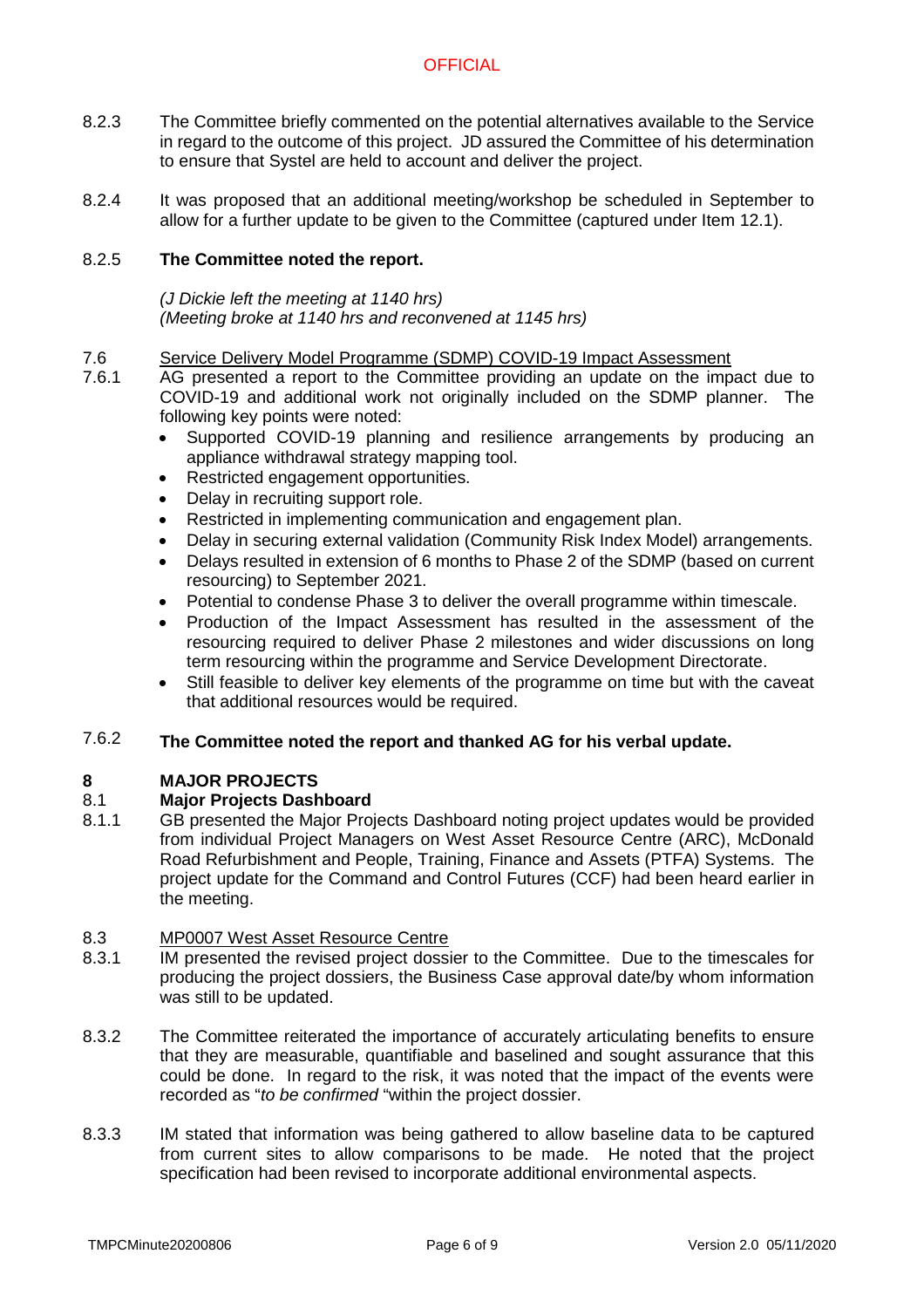8.3.4 It was agreed that further consideration would be given to the benefits, business case dates, etc to be updated along with the impact of risks and action taken. IM to review. **ACTION: IM**

#### 8.3.5 **The Committee noted the report.**

### *(L Barnes joined the meeting at 1200 hrs)*

#### 8.4 MP0006 McDonald Road Refurbishment

- 8.4.1 IM presented the change request for the project noting changes to the specification in line with the standard station design, impact of COVID-19 and the increased costs. The project was currently Amber for resources, this was due to on site restrictions for contractors, however, the project was continuing to progress.
- 8.4.2 The Committee noted the increased costs and requested that a breakdown of these costs be provided. Cost breakdown information, including the impact on the overall capital budget, to be provided and circulated (by email) to the Committee.

### **ACTION: IM/BST**

#### 8.4.3 **The Committee noted the verbal report.**

#### 8.5 MP0011 People, Training, Finance and Assets Systems Programme

- 8.5.1 LB presented the change request and updated dossier to the Committee noting the SLT's decision to combine the original individual projects due to their interdependencies. The following key points were noted:
	- Funding has been authorised and a Programme Board has been established.
	- Authorised to recruit a suitably qualified and experienced programme manager due to the complex nature of the project.
	- Overarching benefits include streamlining interdependent process, strong interoperability and future plug and play capabilities.
	- Dossier would continue to develop as project continues to evolve.
	- Fully integrated solution that meets all requirements and where possible without diluting any benefits.
	- Outline of business benefits included reduction of manual input, improved accuracy and ability to redirect resources.
	- Programme phased over 5 years with the overall estimated costs being £2-3million. The Committee commented on the potential underestimate of costs given the scale of the programme of work.
	- Challenges with the expiration of existing contracts and the actions required.
- 8.5.2 In regard to Risk POD2, LBa noted that the overall risk rating would be amended as the probability has reduced due to the commencement of the project. The 6 main risk areas have been identified and noted the measures being taken or required to address these.
- 8.5.3 LBa stated that the project would identify what/how the Service currently works and further identify what the Service needs to do going forward. The Committee commented on the need to review current working practices in order to identify and remove unnecessary/inefficient processes and practices. The Committee welcomed this and emphasised the critical importance of this approach to mitigate the risk of automating poor/inefficient processes.
- 8.5.4 The Committee noted the link with the ongoing Accenture work.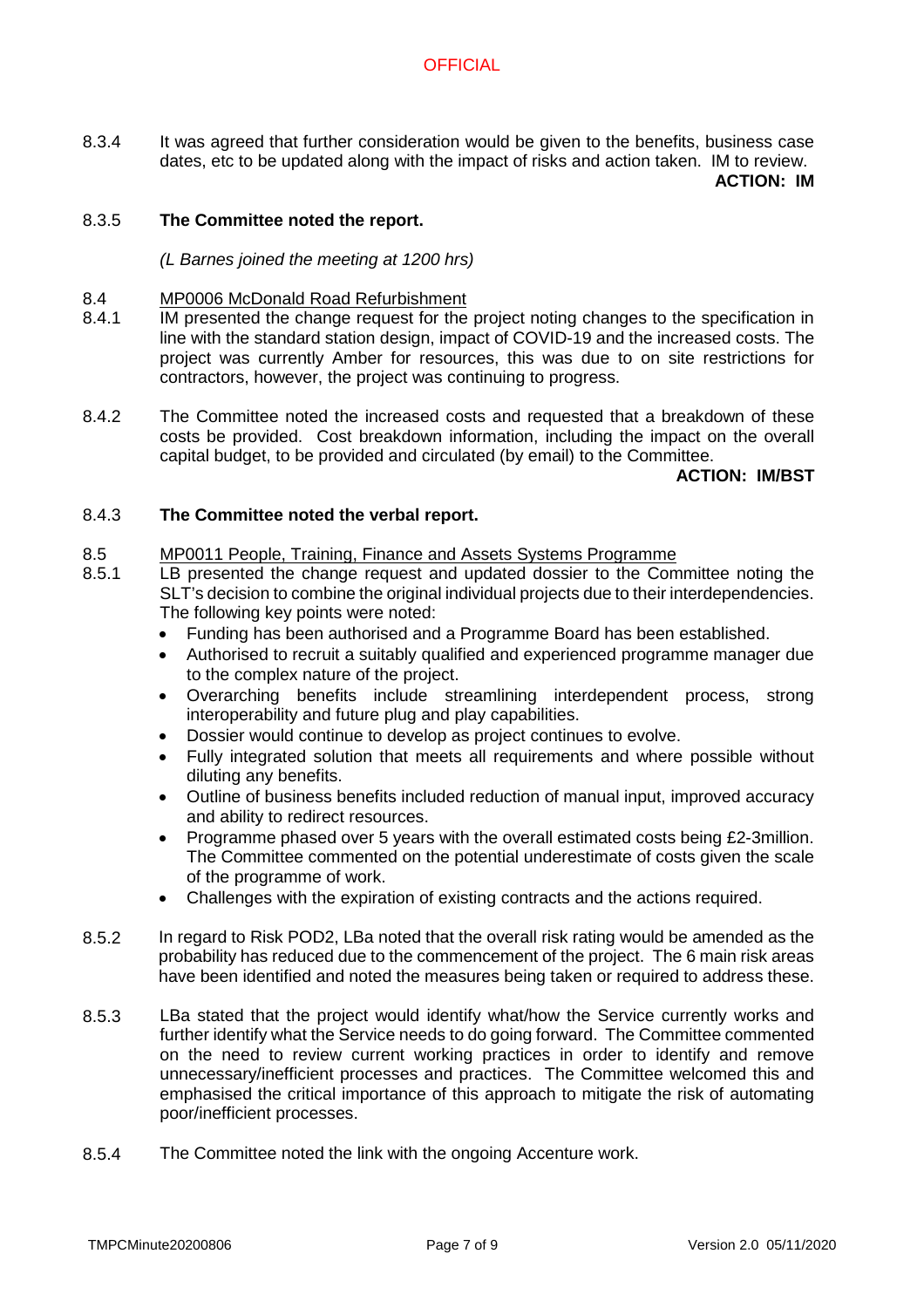- 8.5.5 The Committee noted the high level benefits, however as the project progresses it would be essential that specific benefits be articulated. LBa noted that both cashable and noncashable benefits would be identified with each element of the project. It was recognised that once individual elements have been identified, separate dossiers would be produced as and when necessary. The Committee suggested the idea of three phases be considered.
- 8.5.6 The Committee discussed the complexities with procuring large integrated systems, using bespoke systems and parallel procurement processes with different suppliers.
- 8.5.7 The Committee noted the importance of this project and the fundamental changes to how the Service delivers its services. An update on the project would be presented at the TMPC Workshop in September.

#### 8.5.8 **The Committee noted the verbal update.**

*(L Barnes left the meeting at 1250 hrs)*

#### **9 GENERAL REPORTS**

#### 9.1 **Gateway Review Action Plan**

9.1.1 Due to COVID-19, GB informed the Committee that limited progress had been made against the action plan. The impact of the Accenture work had still to be identified and the action plan would be revisited in due course.

#### 9.1.2 **The Committee noted the report.**

#### 9.2 **Benefits Management Tracker**

9.2.1 GB presented the high level benefit map to the Committee for information. It was noted that underneath this high level map, both the portfolio and individual project benefits were also captured and linked back into the high level benefits.

#### 9.2.2 **The Committee noted the report.**

#### **10 COMMUNICATIONS AND ENGAGEMENT UPDATE**

10.1 The Communications and Engagement update report was presented and noted by the Committee.

#### 10.2 **The Committee noted the communications and engagement update report.**

*(M Waters left the meeting at 1255 hrs) (The meeting broke at 1255 hrs and reconvened at 1300 hrs) (B Baverstock left the meeting at 1300 hrs)*

#### **11 RISK**

#### 11.1 **Risk Tracker/Dashboard**

- 11.1.1 This item had been covered during earlier discussions.
- 11.1.2 It was noted that the new format of the Portfolio Office Risk Log, which will be available for the next meeting, will include actions.

#### 11.1.3 **The Committee noted the risk tracker/dashboard.**

#### 11.2 **Strategic Risk Register**

11.2.1 PS presented the new format TMPC aligned Directorate Risks, which have been extracted from the Strategic Risk Register. It was noted that the information on the